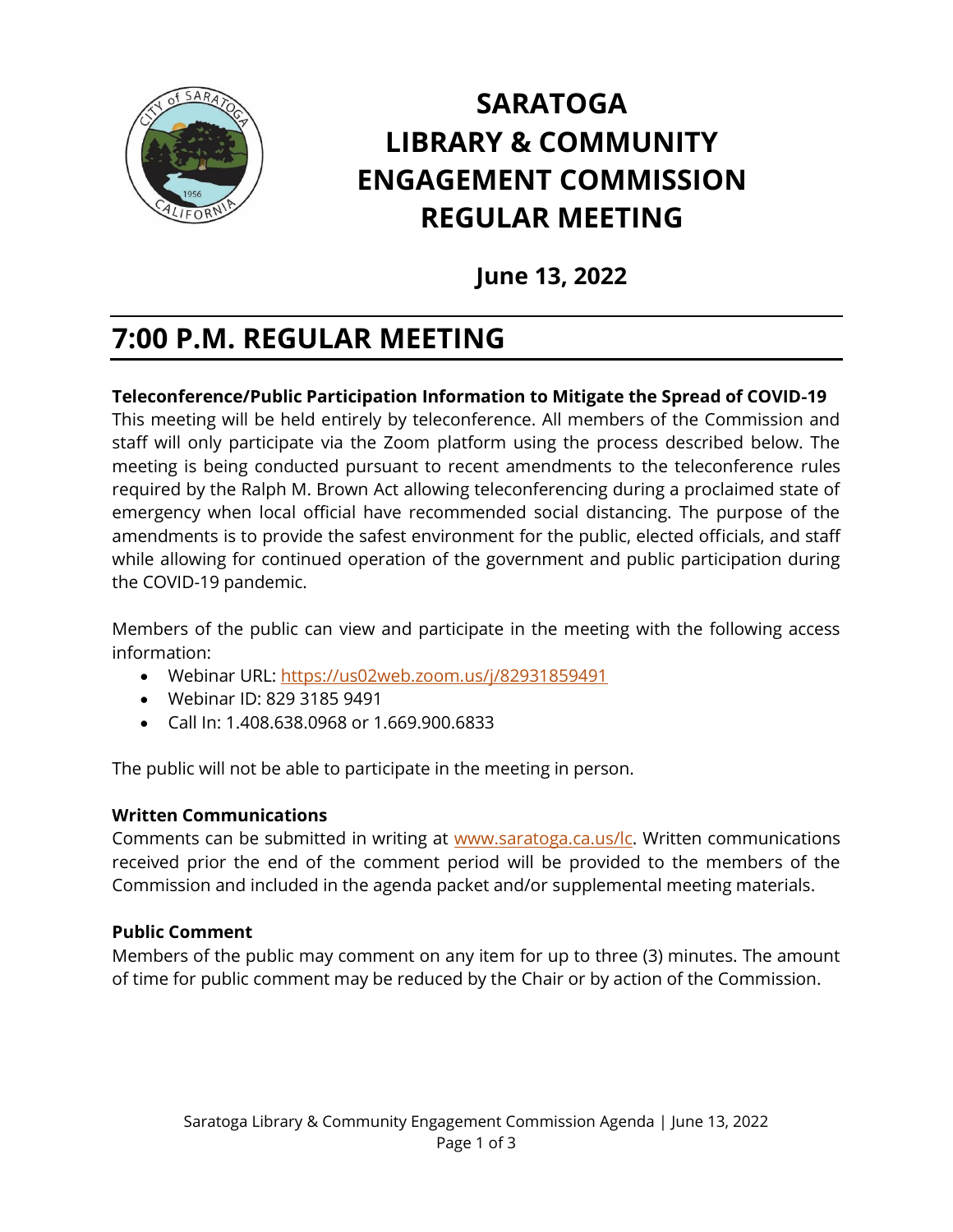# **ROLL CALL**

# **ORAL COMMUNICATIONS ON NON-AGENDIZED ITEMS**

Any member of the public may address the Commission on matters not on the agenda. The law generally prohibits the Commission from discussing or taking action on such items. The Commission may choose to place the topic on a future agenda.

# **AGENDA ITEMS**

- 1. Library & Community Engagement Commission Minutes **Recommended Action:** Review and approve the minutes from the April 11, 2022 Regular Meeting. [Draft Minutes](https://legistarweb-production.s3.amazonaws.com/uploads/attachment/pdf/1419445/2022_04_11_Library_Community_Engagment_Commission_Minutes.pdf)
- 2. Saratoga Teen Advisory Board Report **Recommended Action:** Receive Saratoga Teen Advisory Board report.
- 3. Santa Clara County Library District Report **Recommended Action:** Receive Santa Clara County Library District report. [Santa Clara County Library District Report](https://legistarweb-production.s3.amazonaws.com/uploads/attachment/pdf/1419451/Santa_Clara_County_Library_District_Report.pdf)
- 4. Saratoga Community Library Report **Recommended Action:** Receive Saratoga Community Library report. [Saratoga Community Library Report](https://legistarweb-production.s3.amazonaws.com/uploads/attachment/pdf/1419455/Saratoga_Library_Report.pdf)
- 5. Friends of the Saratoga Libraries Report **Recommended Action:** Receive Friends of the Saratoga Libraries report. [Friends of the Saratoga Libraries Report](https://legistarweb-production.s3.amazonaws.com/uploads/attachment/pdf/1419456/Friends_Report.pdf)
- 6. Library & Community Engagement Commission Chair Report **Recommended Action:** Receive Library & Community Engagement Commission Chair report.
- 7. City of Saratoga Report **Recommended Action:** Receive City of Saratoga report. [City of Saratoga Report](https://legistarweb-production.s3.amazonaws.com/uploads/attachment/pdf/1419475/City_Report.pdf)